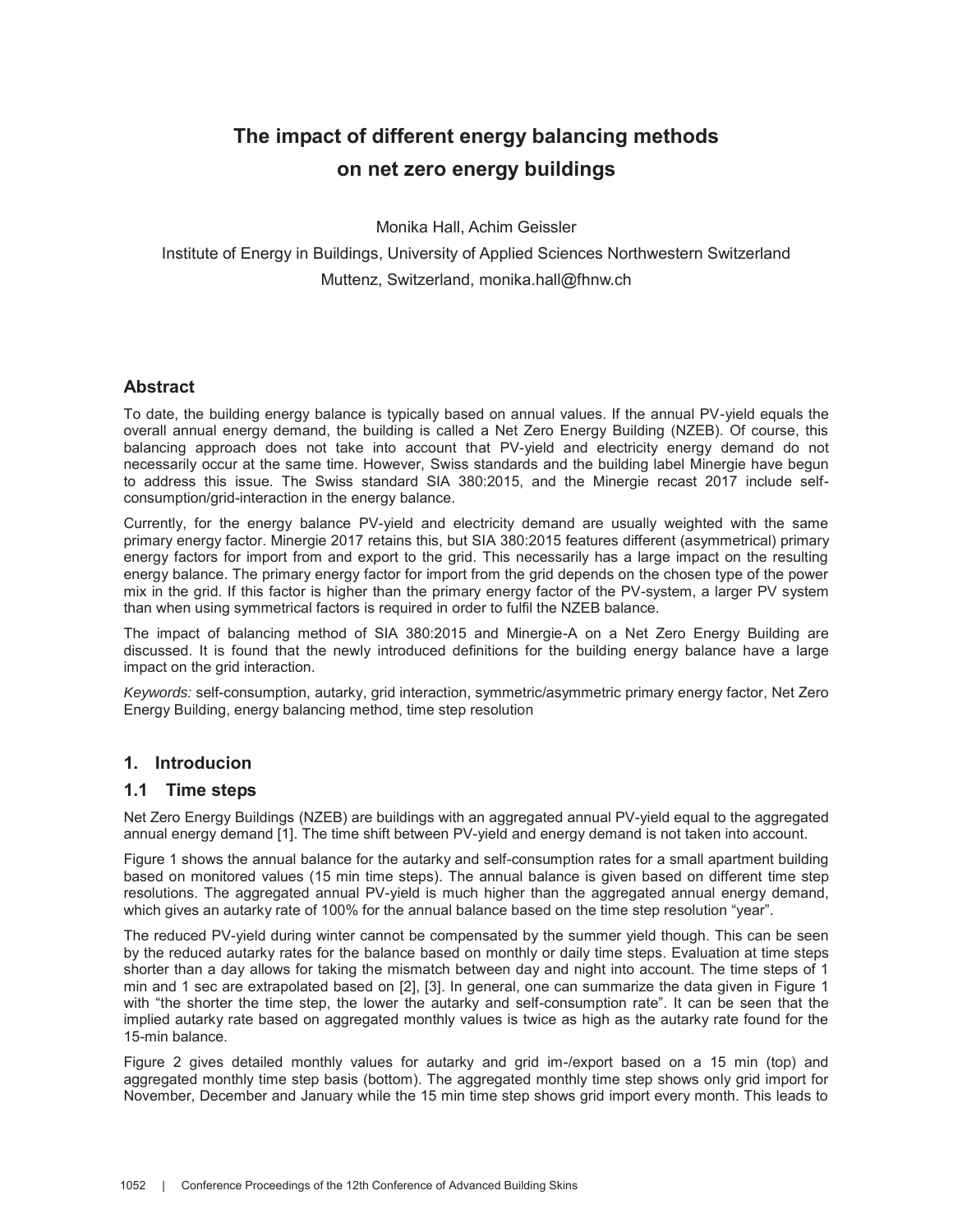different annual autarky and grid interaction rates. This clearly shows the high impact of the different time steps on the energy balance. Therefore, it is paramount to know the time step resolution used for autarky or self-consumption rates given. For practical reasons, the hourly time step resolution looks like a good compromise for calculation of the self-consumption and autarky rates in the design phase.



*Figure 1: Annual balance of measured data based on different time steps (20 kWp, ground source heat pump, mechanical ventilation with heat recovery, Minergie-P, three apartments, without electric vehicle, time span 05/2013-04/2014, building description:* [4]*). Values with \* are extrapolated.* 



*Figure 2: Monthly values for autarky, grid import and grid export based on 15-min values (top) and aggregated monthly values (bottom), annual statistic, time span 05/2013-04/2014.*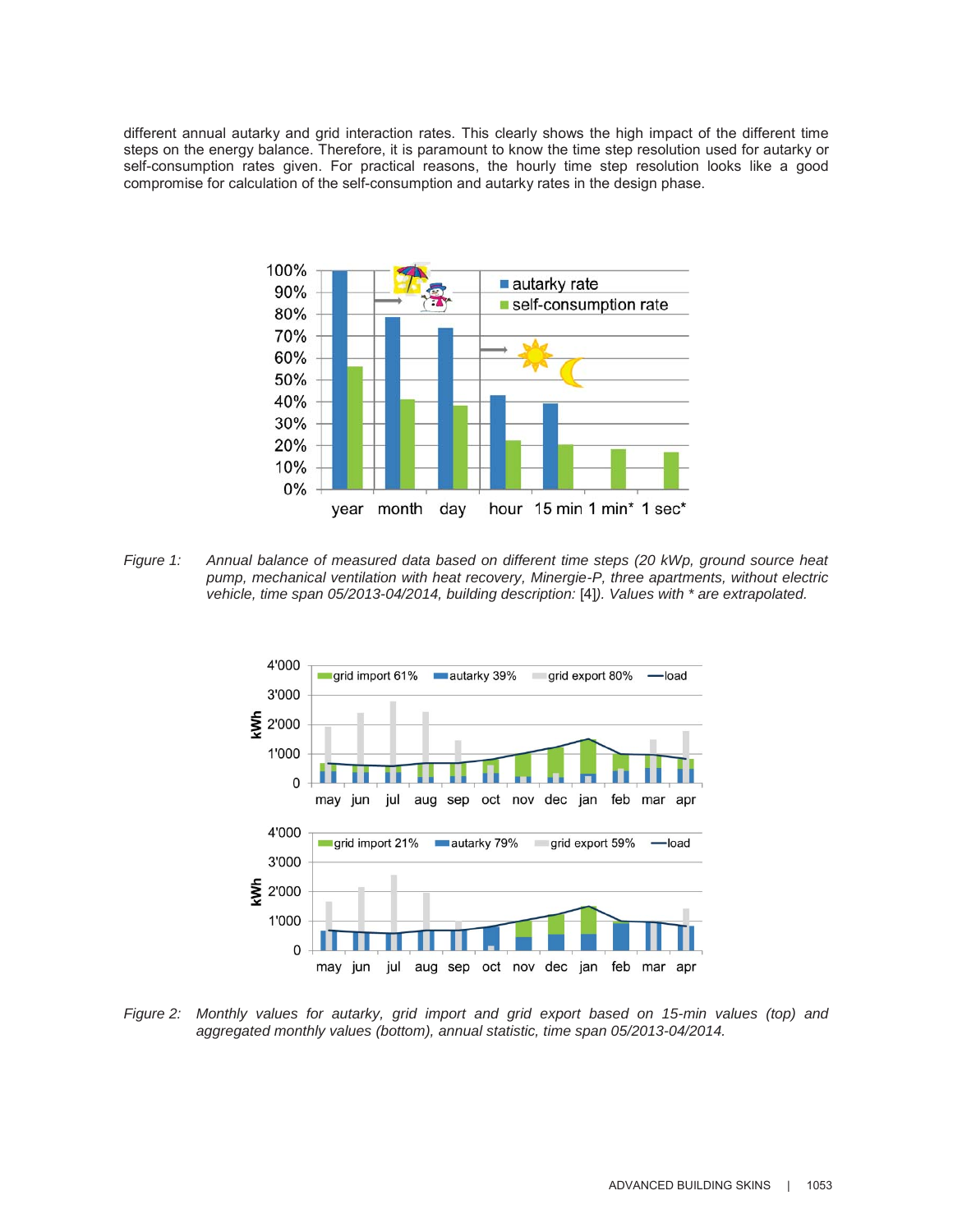# **1.2 Weighting factors**

To date, the energy balance is typically calculated based on energy carriers which are weighted with primary energy factors or the Swiss national weighting factors. Both imported electricity and exported surplus electricity of the building are thereby weighted with the same weighting factors. This is usually called "symmetric primary factors". The symmetric primary factors basically promote the assumption that the exported electricity is a substitute for the "Swiss consumer mix" in the public grid.

In its revised issue dated 2015, SIA 380 [5] adopted "asymmetric primary factors" for the first time. That is to say, the export of electricity to the grid and import of electricity from the grid are weighted differently. The standard requires using specific factors for electricity from on- and off-site sources, which generally differ. E.g. the electricity exported from a rooftop PV-System has a primary energy factor of 1.38 and imported electricity from the public grid ("Swiss consumer mix") has a primary energy factor of 3.14. It is possible, however, to take a supply contract into account. If such a contract guarantees supply of electricity with a lower primary energy factor than the Swiss consumer mix, this lower factor can be used. E.g. electricity from a hydropower plant has a primary energy factor of 1.2.

The revised guideline SIA 2031:2016 [6] requires a balancing of electricity im- and export with a time step resolution of one hour or shorter to verify the autarky rate. Hereby, asymmetric primary energy weighting factors according SIA 380 are to be used. However, imported electricity is generally to be weighted with the primary energy factor "Swiss consumer mix". It is also possible to use the symmetric Swiss national weighting factors [7], though. This is in accordance with the Swiss energy building certificate [8].

## **2. NZEB balance with symmetric/asymmetric weighting factors**

The base case is an apartment building with 1'200 m<sup>2</sup> heated area, ground source heat pump (4.3/2.8 [5]) and an annual total demand of 39'600 kWh. The building is designed as an NZEB with a 43 kWp PV-System on the roof (orientation S, slope: 30°, Zürich climate). The amount of self-consumption is 12'120 kWh/a and 27'480 kWh/a electricity are imported and exported during the year (final energy). Using symmetric weighting factors for the NZEB balance leads to the same amount of primary energy for im- and export and the amount of final energy for im- and export is also equal (Figure 3, left hand side). The 43 kWp PV-System is sufficient both for the final energy and primary energy NZEB balance. The exported electricity is considered to be a substitute for the power mix in the grid. This result is independent of the magnitude of the symmetric weighting factor used.



*Figure 3: Different weighting factors: left: symmetric (Swiss national weighting factors), right: asymmetric (SIA 380, primary energy total). Data based on 1 h time step calculations [9].* 

The right hand side of Figure 3 shows the impact of the asymmetric weighting factors according to SIA 380 on the balancing. Although the amount of imported and exported electricity is still 27'480 kWh during the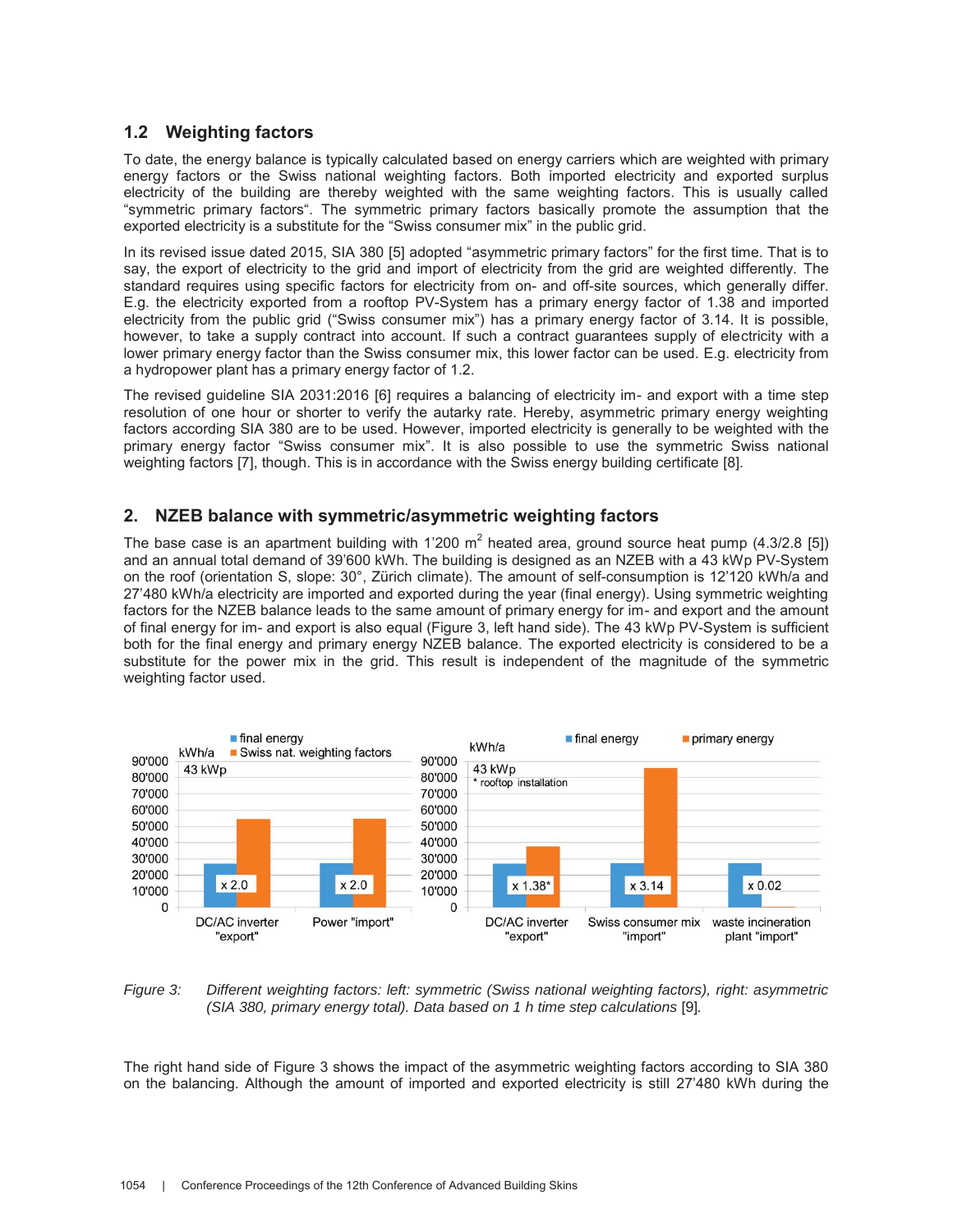year (final energy), the exchange of primary energy differs significantly. The primary energy factor of the DC/AC inverter (1.38) is approximately only half of the primary energy factor "Swiss consumer mix" (3.14) and much higher than the primary energy factor for electricity from a waste incinerator plant (0.02). The waste incinerator plant is chosen in this example because it has the lowest primary energy factor according SIA 380.

Based on these three cases, the effects of the asymmetric factors on the primary energy NZEB balance are shown in Figure 4. The left side shows the case DC/AC inverter/"Swiss consumer mix" without and with a 43 kWh battery. To fulfill the NZEB-balance, a PV-System size of 78/68 kWp wo/w battery is required, respectively. That is to say, in order to be able to fulfil the primary energy NZEB balance a much larger PV size is necessary here as compared to a balance with symmetric weighting factors. Due to the larger PV size, much more final energy is exported than imported. The grid-interaction increases. Introducing the battery leads to a reduction in grid-interaction. Also, the PV size can be reduced because the selfconsumption increases with the use of the battery. Based on dimensioning with asymmetric primary energy factors, the NZEB shows a high annual surplus of PV-yield on the final energy level.

The dimensions of the PV sizes are based on a rooftop installation (orientation S, slope: 30°). Depending on the roof area of the apartment building it may not be possible to arrange such a large PV-system on the roof. An extension to the facade could be necessary. As the PV-yield per nominal power installed in the façade is lower than from the roof, the total PV-size would increase. In such a case, it also has to be considered that the primary energy factor for PV-yield from façades is 1.54 as opposed to 1.38 from roof-installations. A PVyield weighted primary energy factor would need to be used, which would lie between 1.38 and 1.54.





The right side of Figure 4 shows the case with import of electricity from a waste incinerator plant. Due to the very low primary energy factor, a very small PV-system size of 4.8 kWp is sufficient to fulfil the primary energy NZEB balance. An increase of self-consumption is not necessary. Due to the small PV size, the PVyield is very low, the self-consumption decreases and the grid import increases. Based on dimensioning with asymmetric primary energy factors, the NZEB misses the zero balance on the final energy level by a huge margin, which can be seen in Figure 5 by comparing the grey "import" and "export" columns.

Figure 5 shows a summary of the final energy data for the cases discussed above. The impact of the asymmetric weighting factors on the final energy balance, grid interaction and PV size is clearly shown.

Since the beginning of 2017, Minergie requires an "overall balance" for certification. For this Minergie indicator, PV-yield can be taken into account. However, this is restrained to the self-consumed yield and an additional 40% of the grid export. Minergie applies the Swiss national weighting factors: electricity demand, PV-yield and import from the grid are all weighted with the factor 2.0. Even though this is basically a symmetric weighting, the effect of only accepting 40% of the grid export is an indirect asymmetric weighting: 40% of the grid export with weighting factor 2.0 is equivalent to a weighting factor of 0.8 for 100% grid export.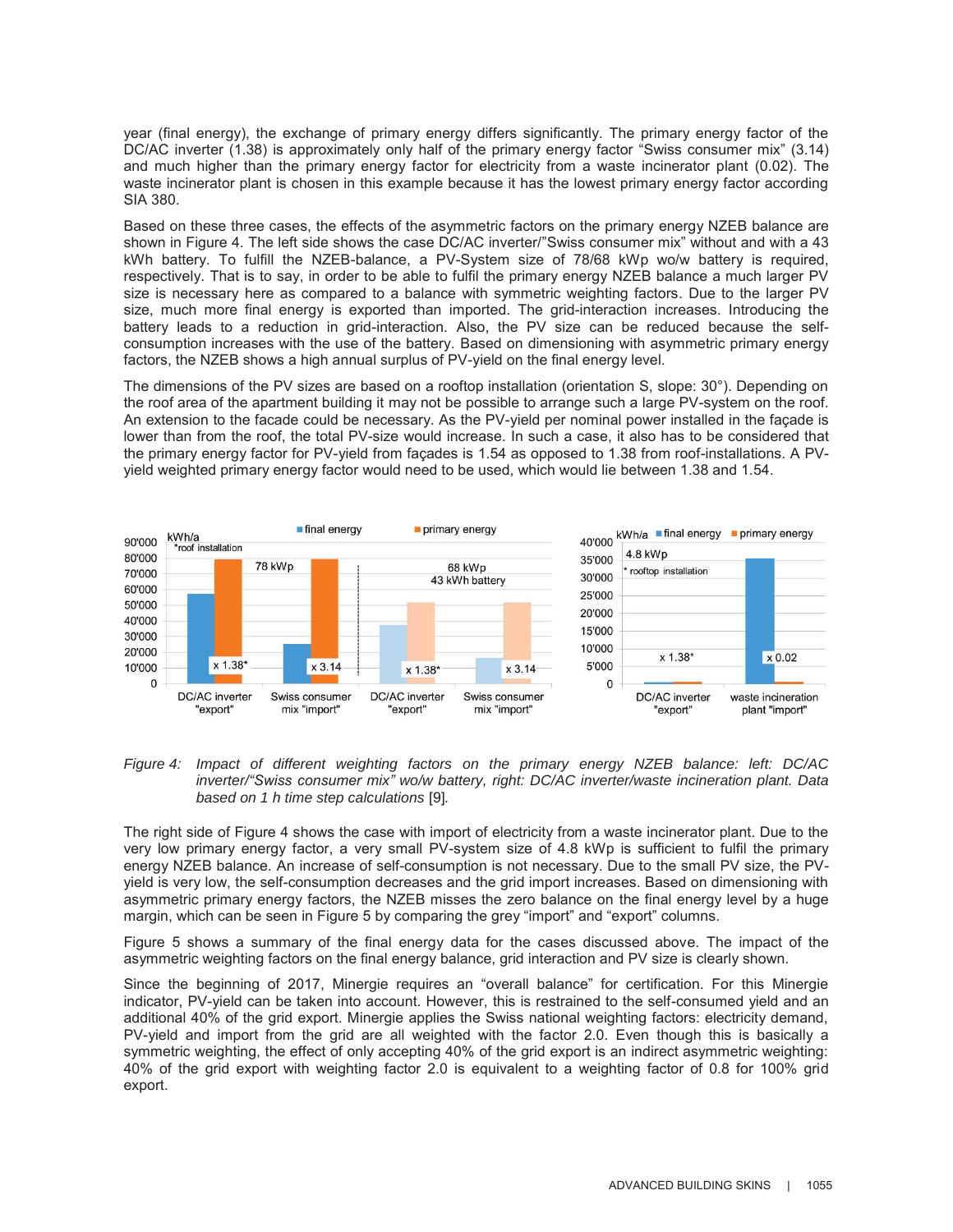

*Figure 5: Resulting final energy data due to the primary energy NZEB balance with symmetric and asymmetric primary energy factors (see Figure 4 for factors).*

## **3. Self-consumption tool**

In order to make the calculation of self-consumption/grid-interaction feasible in the design phase, it is necessary to be able to base the calculations on values which are readily available in this phase without needing to resort to a detailed transient thermal and systems simulation of the building. A simple but sufficient design tool is necessary. There are two such tools available online: "Eigenverbrauchsrechner (selfconsumption calculator) [10]" and "Unabhängigkeitsrechner (independence calculator) [11]". Both are simple, only a few values are necessary to calculate the self-consumption and autarky rates for small residential buildings. Both tools, however, have strong restrictions and are not based on Swiss standards and other Swiss guidelines.

Therefore, there was a need to develop a new design tool with typical design input values such as heat demand, domestic hot water demand, demand for ventilation, common heating systems, on-site electricity generation, battery size etc. A first version of such a design tool is described in [12]. Once yearly or monthly input data are entered, hourly heat and electricity demand as well as electricity production is calculated by using profiles according to SIA 2024 [13], climate data according SIA 2028 [14] and additional assumptions.

An important example for additional assumptions is the implementation of a daylight criterion for artificial lighting. Lighting profiles according to SIA 2024 do not take seasonal changes in available daylight into account (Figure 6, left side). This approach is improved with an assumption that there is need for artificial lighting when the global irradiation falls below 200 W/m<sup>2</sup> only (Figure 6, right side). This assumption gives a better daily and seasonal distribution of the lighting load [12].

The new design tool also can take electricity storage and demand-side management into account. Hourly results are aggregated to yearly or monthly values and displayed as numerical values and graphically as well. The match of PV-yield and electricity demand is calculated with a resolution of hourly values. Thus, selfconsumption and grid interaction can be derived.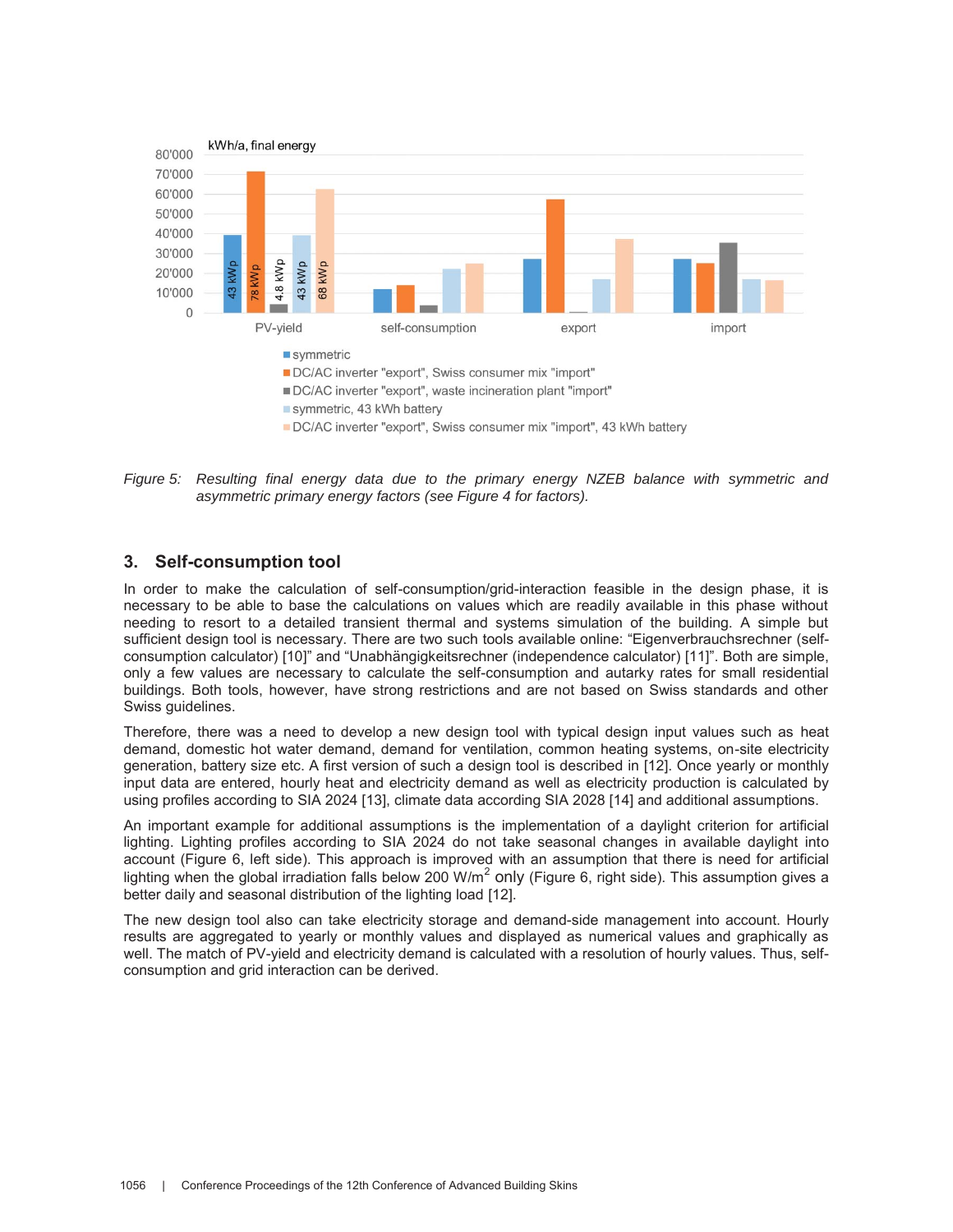| Month |      |      |      | Month |      |      |      |      |      |      |      |      |      |       |      |       |      |       |      |       |       |      |       |      |       |
|-------|------|------|------|-------|------|------|------|------|------|------|------|------|------|-------|------|-------|------|-------|------|-------|-------|------|-------|------|-------|
| Hour  | Jan  | Feb  | Mar  | Apr   | Mai  | Jun  | Jul  | Aug  | Sep  | Okt  | Nov  | Dez  | Hour | Jan   | Feb  | Mar   | Apr  | Mai   | Jun  | Jul   | Aug   | Sep  | Okt   | Nov  | Dez   |
| 1     | 1.8  | 1.7  | 1.8  | 1.7   | 1.8  | 1.7  | 1.8  | 1.8  | 1.7  | 1.8  | 1.7  | 1.7  | 1    | 2.2   | 2.1  | 2.2   | 2.2  | 2.2   | 2.2  | 2.2   | 2.2   | 2.2  | 2.2   | 2.2  | 2.2   |
| 2     | 1.8  | 1.6  | 1.8  | 1.7   | 1.8  | 1.7  | 1.8  | 1.8  | 1.7  | 1.8  | 1.7  | 1.8  | 2    | 2.2   | 2.0  | 2.2   | 2.2  | 2.2   | 2.2  | 2.2   | 2.2   | 2.2  | 2.2   | 2.2  | 2.2   |
| з     | 1.8  | 1.6  | 1.8  | 1.7   | 1.8  | 1.7  | 1.8  | 1.8  | 1.7  | 1.8  | 1.7  | 1.8  | 3    | 2.2   | 2.0  | 2.2   | 2.2  | 2.2   | 2.2  | 2.2   | 2.2   | 2.2  | 2.2   | 2.2  | 2.2   |
| 4     | 1.8  | 1.6  | 1.8  | 1.7   | 1.8  | 1.7  | 1.8  | 1.8  | 1.7  | 1.8  | 1.7  | 1.8  | Δ    | 2.2   | 2.0  | 2.2   | 2.2  | 2.2   | 2.2  | 2.2   | 2.2   | 2.2  | 2.2   | 2.2  | 2.2   |
| 5     | 1.8  | 1.6  | 1.8  | 1.7   | 1.8  | 1.7  | 1.8  | 1.8  | 1.7  | 1.8  | 1.7  | 1.8  | 5    | 2.2   | 2.0  | 2.2   | 2.2  | 2.2   | 2.2  | 2.2   | 2.2   | 2.2  | 2.2   | 2.2  | 2.2   |
| 6     | 1.8  | 1.6  | 1.8  | 1.7   | 1.8  | 1.7  | 1.8  | 1.8  | 1.7  | 1.8  | 1.7  | 1.8  | 6    | 2.2   | 2.0  | 2.2   | 2.2  | 2.2   | 2.1  | 2.2   | 2.2   | 2.2  | 2.2   | 2.2  | 2.2   |
|       | 1.8  | 1.6  | 1.8  | 1.7   | 1.8  | 1.7  | 1.8  | 1.8  | 1.7  | 1.8  | 1.7  | 1.8  | 7    | 2.2   | 2.0  | 2.2   | 2.1  | 1.7   | 1.3  | 1.5   | 2.0   | 2.2  | 2.2   | 2.2  | 2.2   |
| 8     | 38.0 | 34.3 | 38.0 | 36.8  | 38.0 | 36.8 | 38.0 | 38.0 | 36.8 | 38.0 | 36.8 | 38.0 | 8    | 47.8  | 43.1 | 40.4  | 30.5 | 28.9  | 22.1 | 28.9  | 25.7  | 37.8 | 45.7  | 46.2 | 47.8  |
| 9     | 38.0 | 34.3 | 38.0 | 36.8  | 38.0 | 36.8 | 38.0 | 38.0 | 36.8 | 38.0 | 36.8 | 38.0 | 9    | 47.8  | 41.0 | 36.2  | 25.2 | 24.7  | 17.9 | 24.7  | 18.3  | 28.4 | 39.4  | 46.2 | 47.8  |
| 10    | 38.0 | 34.3 | 38.0 | 36.8  | 38.0 | 36.8 | 38.0 | 38.0 | 36.8 | 38.0 | 36.8 | 38.0 | 10   | 45.7  | 31.6 | 29.9  | 21.0 | 24.7  | 16.8 | 19.4  | 19.4  | 22.1 | 29.9  | 36.8 | 47.8  |
| 11    | 38.0 | 34.3 | 38.0 | 36.8  | 38.0 | 36.8 | 38.0 | 38.0 | 36.8 | 38.0 | 36.8 | 38.0 | 11   | 36.2  | 25.3 | 24.7  | 21.0 | 23.6  | 16.8 | 19.4  | 19.4  | 20.0 | 28.9  | 30.5 | 40.4  |
| 12    | 38.0 | 34.3 | 38.0 | 36.8  | 38.0 | 36.8 | 38.0 | 38.0 | 36.8 | 38.0 | 36.8 | 38.0 | 12   | 35.2  | 25.3 | 21.5  | 18.9 | 24.7  | 16.8 | 17.3  | 17.3  | 18.9 | 28.9  | 32.6 | 36.2  |
| 13    | 38.0 | 34.3 | 38.0 | 36.8  | 38.0 | 36.8 | 38.0 | 38.0 | 36.8 | 38.0 | 36.8 | 38.0 | 13   | 38.3  | 26.3 | 26.8  | 20.0 | 22.6  | 17.9 | 19.4  | 15.2  | 22.1 | 26.8  | 31.5 | 36.2  |
| 14    | 38.0 | 34.3 | 38.0 | 36.8  | 38.0 | 36.8 | 38.0 | 38.0 | 36.8 | 38.0 | 36.8 | 38.0 | 14   | 38.3  | 23.2 | 23.6  | 20.0 | 24.7  | 16.8 | 20.5  | 15.2  | 23.1 | 27.8  | 37.8 | 42.5  |
| 15    | 38.0 | 34.3 | 38.0 | 36.8  | 38.0 | 36.8 | 38.0 | 38.0 | 36.8 | 38.0 | 36.8 | 38.0 | 15   | 44.6  | 27.4 | 26.8  | 20.0 | 26.8  | 20.0 | 20.5  | 19.4  | 27.3 | 29.9  | 43.1 | 47.8  |
| 16    | 38.0 | 34.3 | 38.0 | 36.8  | 38.0 | 36.8 | 38.0 | 38.0 | 36.8 | 38.0 | 36.8 | 38.0 | 16   | 47.8  | 37.9 | 29.9  | 23.1 | 26.8  | 21.0 | 22.6  | 23.6  | 31.5 | 42.5  | 46.2 | 47.8  |
| 17    | 38.0 | 34.3 | 38.0 | 36.8  | 38.0 | 36.8 | 38.0 | 38.0 | 36.8 | 38.0 | 36.8 | 38.0 | 17   | 47.8  | 43.1 | 41.5  | 29.4 | 28.9  | 25.2 | 26.8  | 23.6  | 44.1 | 47.8  | 46.2 | 47.8  |
| 18    | 38.0 | 34.3 | 38.0 | 36.8  | 38.0 | 36.8 | 38.0 | 38.0 | 36.8 | 38.0 | 36.8 | 38.0 | 18   | 47.8  | 43.1 | 47.8  | 46.2 | 36.2  | 31.5 | 35.2  | 45.7  | 46.2 | 47.8  | 46.2 | 47.8  |
| 19    | 81.3 | 73.4 | 81.3 | 78.7  | 81.3 | 78.7 | 81.3 | 81.3 | 78.7 | 81.3 | 78.7 | 81.3 | 19   | 102.2 | 92.3 | 102.2 | 98.9 | 102.2 | 98.9 | 102.2 | 102.2 | 98.9 | 102.2 | 98.9 | 102.2 |
| 20    | 81.3 | 73.4 | 81.3 | 78.7  | 81.3 | 78.7 | 81.3 | 81.3 | 78.7 | 81.3 | 78.7 | 81.3 | 20   | 102.2 | 92.3 | 102.2 | 98.9 | 102.2 | 98.9 | 102.2 | 102.2 | 98.9 | 102.2 | 98.9 | 102.2 |
| 21    | 81.3 | 73.4 | 81.3 | 78.7  | 81.3 | 78.7 | 81.3 | 81.3 | 78.7 | 81.3 | 78.7 | 81.3 | 21   | 102.2 | 92.3 | 102.2 | 98.9 | 102.2 | 98.9 | 102.2 | 102.2 | 98.9 | 102.2 | 98.9 | 102.2 |
| 22    | 1.8  | 1.6  | 1.8  | 1.7   | 1.8  | 1.7  | 1.8  | 1.8  | 1.7  | 1.8  | 1.7  | 1.8  | 22   | 2.2   | 2.0  | 2.2   | 2.2  | 2.2   | 2.2  | 2.2   | 2.2   | 2.2  | 2.2   | 2.2  | 2.2   |
| 23    | 1.8  | 1.6  | 1.8  | 1.7   | 1.8  | 1.7  | 1.8  | 1.8  | 1.7  | 1.8  | 1.7  | 1.8  | 23   | 2.2   | 2.0  | 2.2   | 2.2  | 2.2   | 2.2  | 2.2   | 2.2   | 2.2  | 2.2   | 2.2  | 2.2   |
| 24    | 1.8  | 1.6  | 1.8  | 1.7   | 1.8  | 1.7  | 1.8  | 1.8  | 1.7  | 1.8  | 1.7  | 1.8  | 24   | 2.2   | 2.0  | 2.2   | 2.2  | 2.2   | 2.2  | 2.2   | 2.2   | 2.2  | 2.2   | 2.2  | 2.2   |

*Figure 6: Electric load (kWh) for artificial lighting according to SIA 2024 (left side) and improved with a criterion for daylight (right)* [15]*.* 

The design tool "PVopti" is the public version of the self-consumption design tool based on Swiss standards. It can be used as a stand-alone tool or for Minergie certification application [16]. If "PVopti" is used for the Minergie application, some specific Minergie standard values and input data are required. The results for self-consumption and the amount of electricity fed into the grid must be transferred to the Minergie application form [9], [15]. Figure 7 illustrate the workflow of "PVopti". The comparison of "PVopti" calculations and real measurements shows a good match [15].

Figure 8 shows the results for the example case above when calculated with "PVopti". Autarky and selfconsumption rates and grid im-/export are given.



*Figure 7 Workflow of "PVopti"* [15]*.*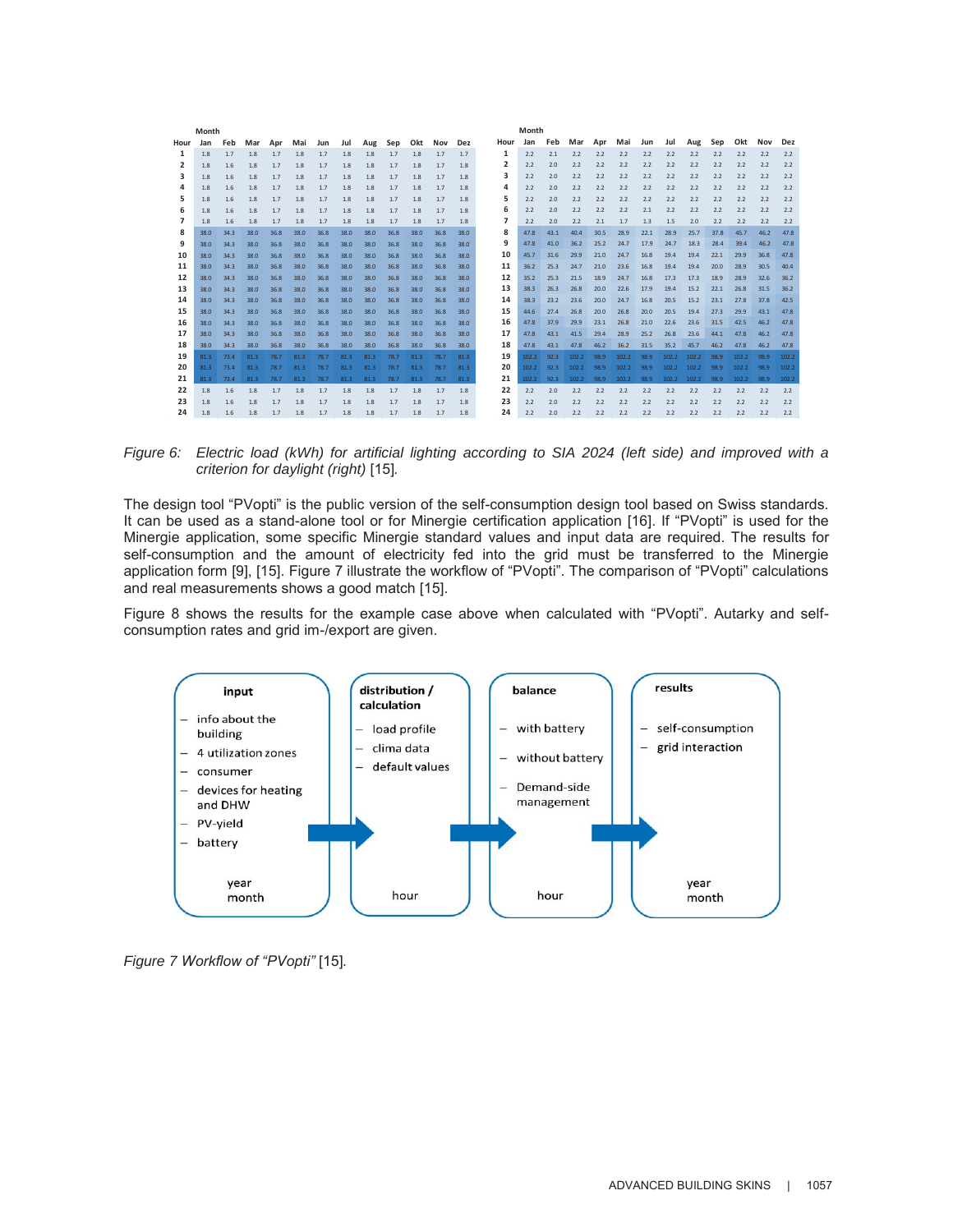

*Figure 8: Autarky and self-consumption rates (finale energy), calculated with "PVopti" (43 kWp, 43 kWh battery).* 

# **4. Discussion**

The results show that the PV size and the physically relevant exchange with the grid (final energy) is highly effected by the method used when balancing with primary energy factors. The primary energy balance with asymmetrical factors distorts the balance for final energy. The magnitude of distortion depends on the ratio of the primary energy factors for imported and exported electricity. SIA 380, SIA 2031 and Minergie each handle the balancing differently:

- SIA 380 allows for a power supply contract with a lower primary energy factor than the "Swiss consumer mix". Depending on the source of imported electricity, a larger or smaller PV-system is needed in comparison with a balance based on symmetric factors.
- If SIA 2031 is chosen with primary energy factors, no power supply contract with a low primary energy factor is allowed. Therefore, the primary factor "Swiss consumer mix" is mandatory and larger PV-systems are necessary as compared to a balance with symmetric factors. However, if the option of using the symmetric Swiss weighting factors is chosen, the exchange of im- and exported energy matches on the final and primary energy levels.
- Minergie also does not allow for a power supply contract with a low primary energy factor. However, the eligible PV-yield has no impact on the PV size because the target value of the Minergie indicator already takes a special crediting scheme for PV into account. The idea behind the special PV accounting is to support and push self-consumption.

Balancing with asymmetric primary energy factors according to SIA will often result in larger PV-systems. This is not only a design aspect in regard to the arrangement of the PV-systems on the building (roof, facades) but also a financial aspect for the investor. Larger PV-systems are beneficial to the Swiss Energy Strategy 2050, because more renewable energy will be available. However, they lead to a higher autarky rate and a higher grid interaction which can make upgrading grid infrastructure necessary.

On the other hand, with a balancing method based on primary energy factors NZEBs could have very small PV systems and are not able to fulfil the final energy balance. They need a lot of final energy from the grid and the upgrading of the grid infrastructure may also be necessary. This case contradicts the Swiss Energy Strategy 2050.

Efficient small power devices and lighting, well insulated buildings and batteries lead to an increase of selfconsumption and a decrease in the size of PV-systems and grid interaction. However, in terms of the Energy Strategy 2050, efficient buildings are necessary but reducing PV system sizes is not desirable. If the primary energy factor of the imported electricity is larger than for the exported electricity the asymmetrical primary energy factors leverage the Energy Strategy.

Based on the results shown, the established use of symmetrical weighting factors seems to be the best choice from a practical point of view: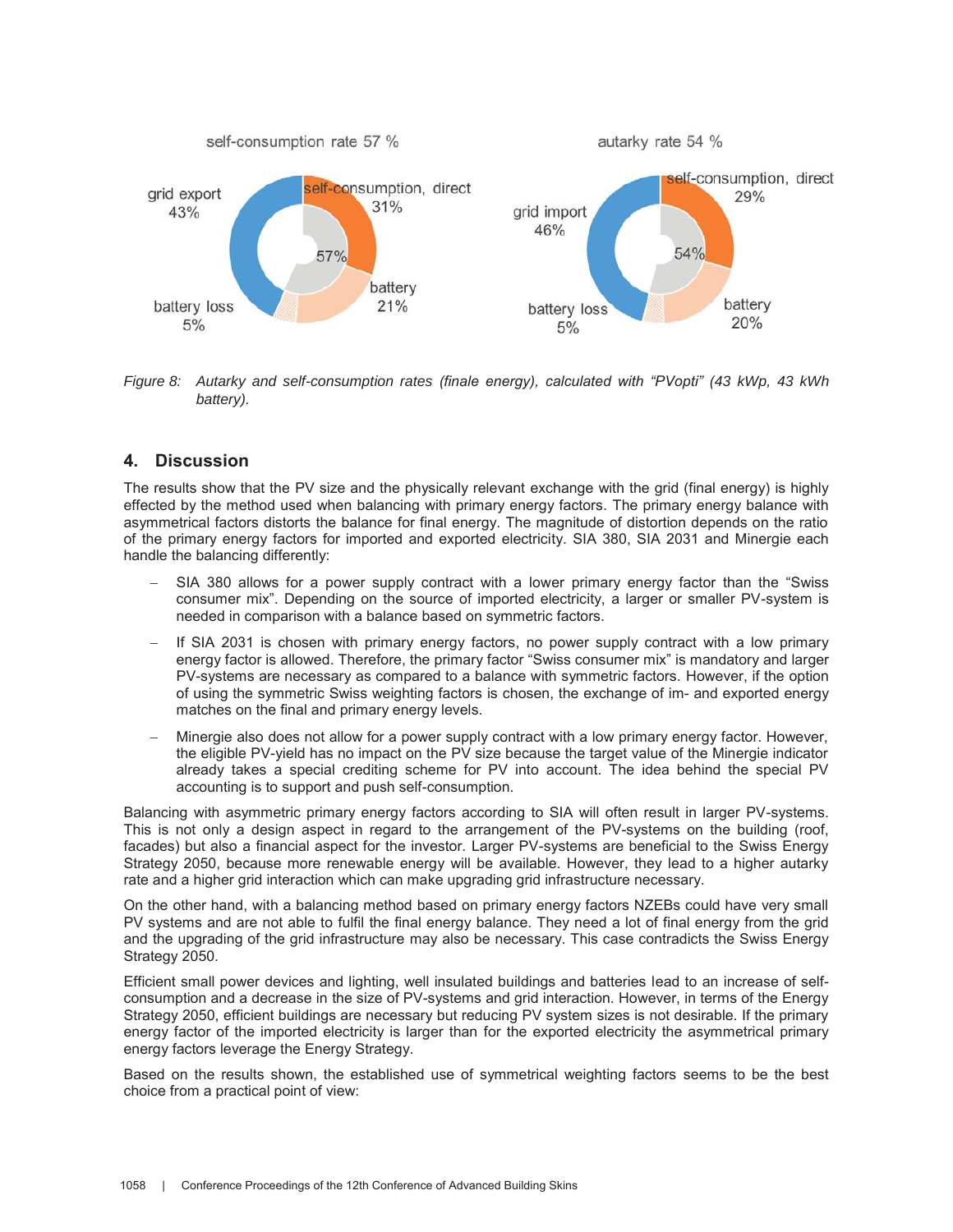- Final and primary energy balance lead to the same results regarding PV size, imported and exported electricity
- The physically relevant exported electricity immediately substitutes "Swiss consumer mix" electricity (both final energy).

# **5. Conclusion**

It was shown that short balancing time steps lead to lower but more realistic autarky and self-consumption rates. Preferably, time steps equal or lower than an hour are to be used. This takes a diurnal mismatch between supply and demand into account and thus addresses newly introduced balancing methods which include self-consumption evaluation.

The simple design tool "PVopti" allows calculation of the autarky and self-consumption rates on an hourly basis in the design phase. The results can be used for different energy balancing methods according SIA 380 and SIA 2031 or others. Also, "PVopti" is used for Minergie compliance calculations.

The use of asymmetric primary energy factors decouples the primary energy and final energy balances. It is shown that this can have a large impact not only on the PV size but also potentially on the grid infrastructure. If the primary energy factor of the imported electricity is higher/lower than for the exported electricity, the size of the PV-system increases/decreases compared to balancing with symmetric factors. As a possible consequence, "asymmetric NZEBs" could have very small PV systems and would not fulfil the final energy balance by a large margin. The results of this paper indicate that the established approach with symmetrical weighting factors seems to be the best choice for the energy balancing:

- Final and primary energy balance lead to the same results regarding PV size, imported and exported electricity
- The physically relevant exported electricity immediately substitutes "Swiss consumer mix" electricity (both final energy).

#### **Acknowledgements**

The results presented in this paper are based on research funded by the Swiss Federal Office of Energy SFOE under contract number BFE SI/501240 as a contribution to IEA Annex 67 *Energy Flexible Buildings*. The paper bases on [15] and [17].

#### **Nomenclature**

| Self-consumption   | PV electricity generated and simultaneously used to cover own demand, [-] |
|--------------------|---------------------------------------------------------------------------|
| Autarky            | Ratio of self-consumption and electricity demand, [%]                     |
| Swiss consumer mix | electricity mix in the public grid available for the consumer             |

# **6. Reference**

- [1] I. Satori, A. Napolitano, and K. Voss, "Net zero energy buildings: A consistent definition framework," *Energy Build.*, vol. 48, pp. 220–232, May 2012.
- [2] T. Staudacher and S. Eller, "Dezentrale Stromversorgung eines Einfamilienhauses," *www.ffe.de, BWK*, vol. 4, no. 6, pp. 66–72, 2012.
- [3] N. Pflugradt, "Persöhnliche Mitteilung," Berner Fachhochschule, Burgdorf, 2017.
- [4] M. Hall, F. Dorusch, and A. Geissler, "Optimierung des Eigenverbrauchs, der Eigendeckungsrate und der Netzbelastung von einem Mehrfamiliengebäude mit Elektromobilität," *Bauphysik*, vol. 36, no. 3, pp. 117–129, Jun. 2014.